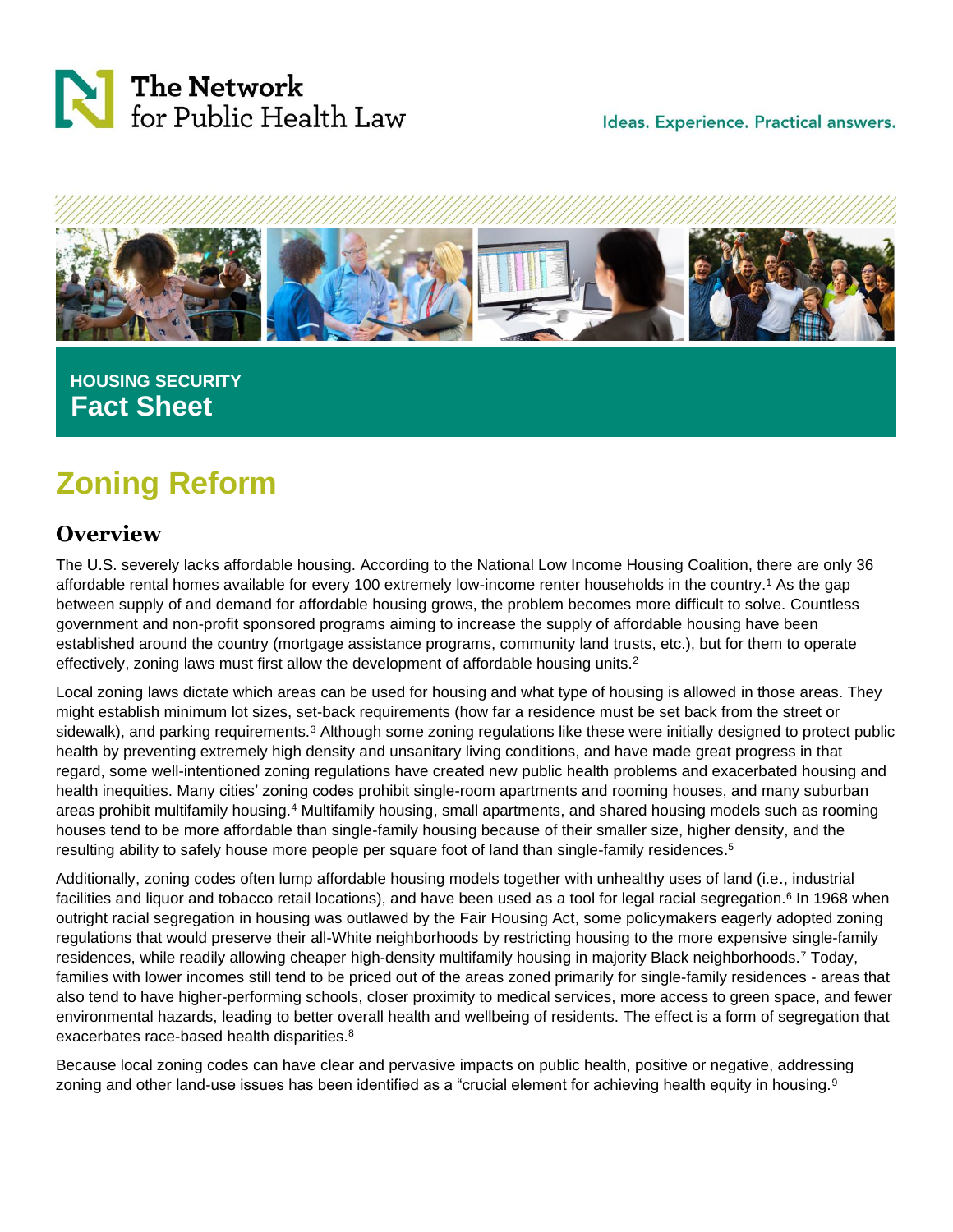

Local governments typically have significant autonomy over their zoning codes and drivers of affordability vary between communities. For this reason, zoning code reform is an excellent tool to increase affordable housing availability. Zoning laws have been used both to protect the public health and to exclude racial minorities from some communities.<sup>10</sup>

### **Reevaluate Exclusionary Zoning Policies**

To prevent unintended consequences of zoning policies, local governments could start by reevaluating the exclusionary zoning provisions in their communities – considering the reasons why they were initially adopted and whether they are still necessary or appropriate today. For example, if a provision in a locality's zoning code seemingly serves no public health purpose other than to exclude certain types of people or housing, it should be revised or revoked. If a provision adopted in the early 20<sup>th</sup> century was designed to decrease density and protect the community from waterborne illnesses resulting from overwhelmed sewage treatment facilities or poor waste-water drainage, it should be reevaluated in the context of today's more advanced urban design and water treatment capabilities. Local governments can also consider how the needs or character of the community have changed, and how public health goals can be achieved through alternate means that do not negatively impact the availability of affordable housing. Some provisions, such as those prohibiting single-room occupancy apartments and rooming houses that can provide less expensive housing, are not rooted in racism or public health but embody judgments about what constitutes "decent" housing and should also be reevaluated.<sup>11</sup>

### **Adopt Inclusionary Zoning Policies**

Changing local zoning codes to reduce exclusionary zoning and improve availability of affordable housing is referred to as "inclusionary zoning." Inclusionary zoning ordinances vary but often include provisions requiring a minimum number of affordable units in a new development. Many times, this minimum affordable unit requirement includes time limits on the affordability requirement to encourage investment, and/or allows payment to the government in lieu of adding affordable units, presenting an opportunity for the government to improve housing affordability in other ways.<sup>12</sup> Inclusionary zoning ordinances can also establish guidelines and provide incentives for voluntary adherence, such as tax credits for meeting higher density thresholds.<sup>13</sup> Although inclusionary zoning can produce as much affordable housing as the federal Low Income Housing Tax Credits program,<sup>1</sup> which has supported production of over 2 million affordable housing units since 1986, research on inclusionary zoning has not yet pinpointed its most impactful elements.<sup>14</sup> Additionally, different communities and housing markets have different needs, so there is not a "one size fits all" approach to inclusionary zoning.

### **Address Opposition to Inclusive Zoning**

It is also important to recognize that because local governments have so much control over zoning, housing-related decisions are heavily influenced by local politics and opinion.<sup>15</sup> Some communities oppose zoning changes and increased development of affordable housing in their neighborhoods over concerns about decreases in property values and personal wealth, harms to the local economy, or issues related to increased population density. This kind of attitude is commonly referred to as "not in my backyard" (or "NIMBYism") and is often driven by implicit bias, racism, and/or classism.<sup>16</sup> Unfortunately, NIMBYism and other local opposition to affordable housing has led to prohibition of any housing except single-family detached housing on *three quarters* of all land in most American cities.<sup>17</sup> While widespread and deep-seated opposition to affordable housing can be difficult to overcome, the data shows that when communities do integrate affordable housing, the NIMBY-related economic concerns never come to fruition.<sup>18</sup>

Local governments have significant autonomy and authority when it comes to local zoning regulations, and their policy decisions can have substantial impacts, positive or negative, on availability and affordability of housing. However, housing demand and pricing tends to be regional in nature, so local governments might be most effective when they partner with

<sup>&</sup>lt;sup>1</sup> The Low Income Housing Tax Credits program subsidizes the construction and renovation of affordable housing for low- and moderate-income tenants through federal tax credits for states and territorial governments. States and territorial governments then issue those credits to developers of affordable rental housing to incentivize and fund their developments.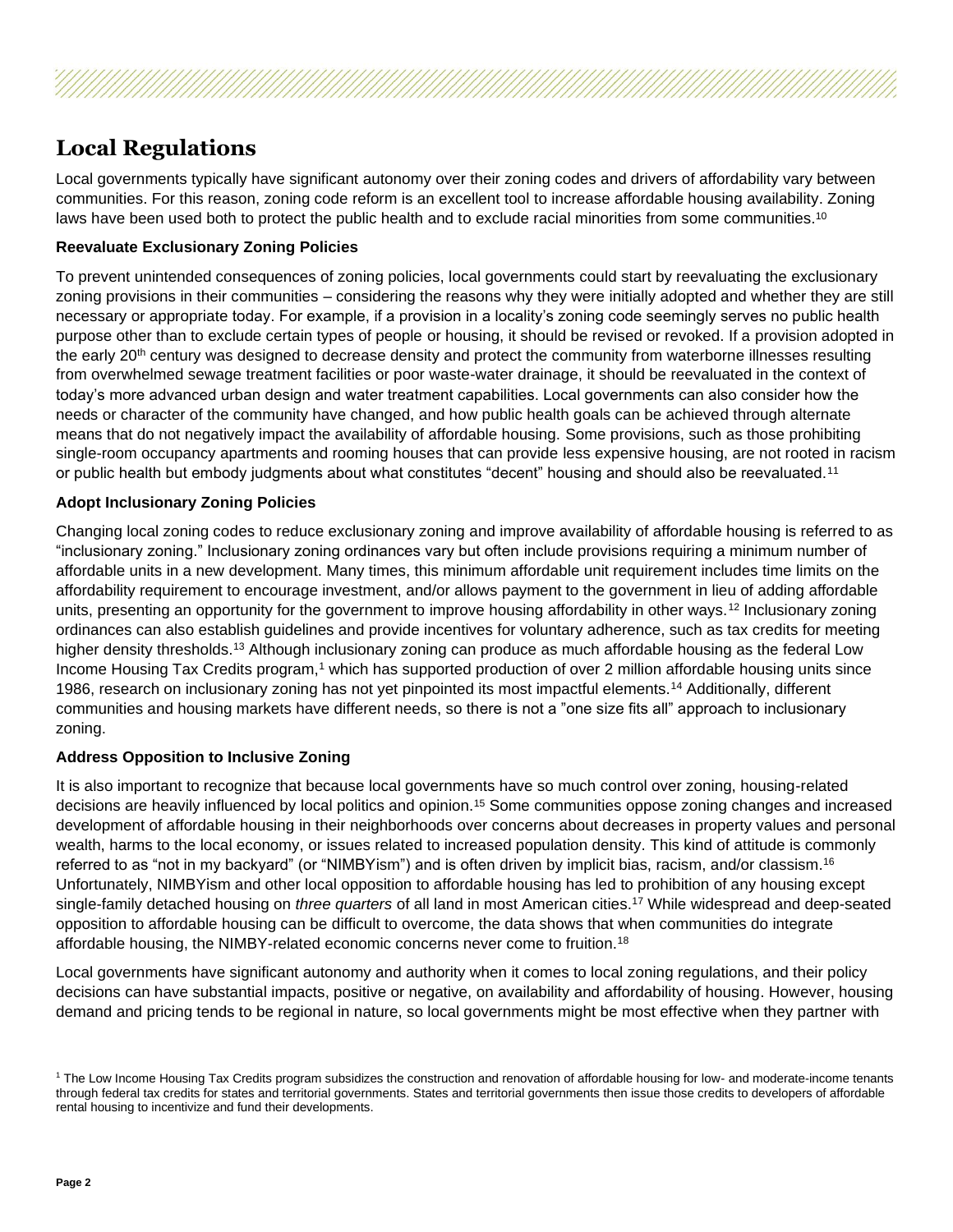neighboring communities to make necessary changes. For example, land use in Montgomery County, Maryland, is governed at the county level, and the county's inclusionary zoning laws have made it an "affordable housing bright spot."<sup>19</sup> Governing land use at the county level can change the politics of decision-making significantly – the power of NIMBYism decreases when decisions are made by a larger group. In other words, the population of over one million people in Montgomery County is unlikely to collectively decide against allowing affordable housing *anywhere* in the county.<sup>20</sup>

Consequently, when state governments step in and take statewide action with regard to local zoning, positive impacts can be amplified.

### **State Regulations**

While the power of local governments regarding zoning is significant, that power is a function of state law.<sup>21</sup> Local intervention is critical in public health, but state law can intervene where localities have failed to act or have enacted ordinances that drive up housing costs, preempt specific forms of exclusionary zoning, require local governments to adopt inclusionary zoning policies, offer assistance and incentives to local governments to improve zoning laws, and more.<sup>22</sup> State intervention is an especially important tool when local governments are slow or reluctant to make changes. Several U.S. states have taken the initiative to improve access to affordable housing and have experienced success, including:

- California's Housing Element Law (Cal. Gov't Code §§ 65580 65589.11) requires municipalities to create plans addressing affordability and availability of housing. While this law has been successful in increasing affordable housing in the state, it has been unable to meet demand.<sup>23</sup> California also requires local governments to allow homeowners to add accessory dwelling units to their properties to increase affordable rental housing supply in neighborhoods filled predominantly with single family homes. An accessory dwelling unit is a smaller, independent dwelling located on the same lot as a single-family home. This state law has realized some success, although state energy efficiency laws and building codes can make the small units expensive to construct and maintain.<sup>24</sup>
- Massachusetts and several other states have adopted laws to make building affordable housing easier and cheaper for developers – eliminating the requirement that they secure multiple permits and allowing by-right development.<sup>25</sup> By-right development allows developers to have their proposals approved automatically if they comply with zoning and building codes, eliminating the requirement of discretionary approval by local boards. Specifically, Massachusetts's "Comprehensive Permit Act" (Mass. Gen, Laws ch. 40B, §§ 20 - 23) allows developers to seek only one permit instead of applying to multiple local boards, if 20-25% of their proposed units carry long-term affordability restrictions.<sup>26</sup> The state also offers financial incentives to local governments that loosen density restrictions near transit stations.<sup>27</sup>
- Utah requires counties and municipalities to produce and integrate moderate-income housing plans designed to meet the housing needs of people with various income levels by adopting several of the state's recommended strategies.<sup>28</sup>

In addition to influencing or preempting local laws, states can act directly. One proposed method is consolidating public school districts to operate regionally.<sup>29</sup> Public schools are funded by property taxes, so municipalities are incentivized to zone for land uses that will bring in the most tax revenue – typically non-residential industrial uses and low-density singlefamily housing. However, if a school system were funded by property taxes at the county level, school expenses would be shared between all the municipalities in a county, and municipalities would lose some of the incentive to zone for highvalue land uses since the property tax revenue would be placed into a bigger pool and shared. Municipalities might no longer see zoning for multifamily housing development as such a significant burden to school funding.

### **State Affordable Housing Appeals Systems (SAHAS)**

States have the power to give affordable housing developers mechanisms to override local zoning and permit decisions. In addition to following local zoning and building codes, which often include restrictions on multifamily developments that contribute to high housing costs, developers must get their plans approved by local governing bodies.<sup>30</sup> This approval can happen automatically with by-right development, but often requires a full discretionary approval process.<sup>31</sup>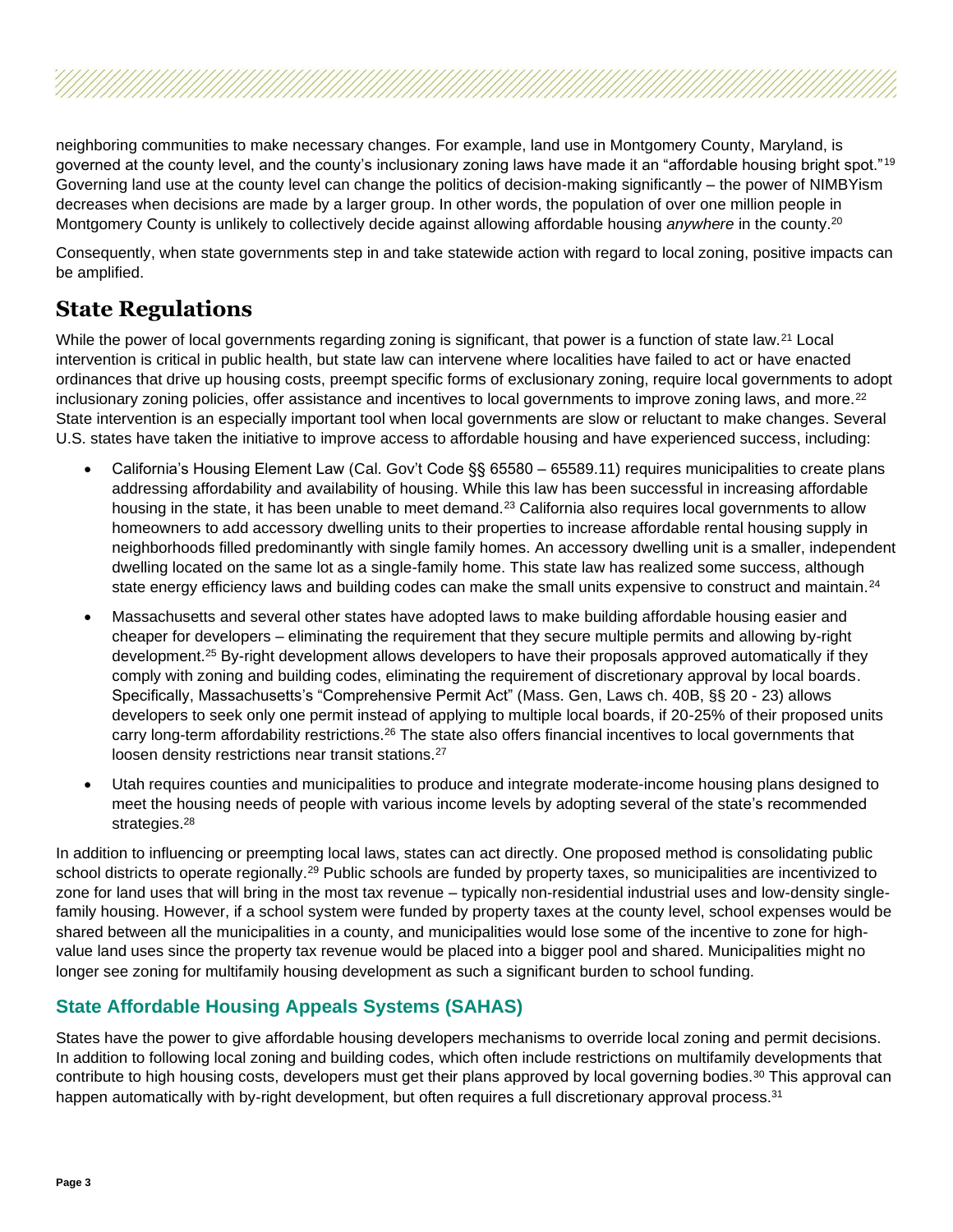State affordable housing appeals systems (SAHAS) enable developers of housing developments that include affordable units to override local zoning board decisions by allowing them to bring expedited appeals to the state.<sup>32</sup> The specifics of SAHAS vary between states, but generally include the following:

- The state specifies a goal for the portion of housing in localities that must be affordable.
- Developers of housing projects with a state-set minimum number of affordable units can request expedited state appeals of local government denials and conditional approvals if the locality has not met its affordable housing goal.
- In the appeal, the local government carries the burden of proving that their reasons for denial or conditional approval of the developments are legitimate and not a product of bias or negative attitudes toward affordable housing; the state can override local zoning regulations to allow the development to move forward.

One of the most frequently cited examples of a successful SAHAS is Massachusetts's Chapter 40B Comprehensive Zoning Law.<sup>33</sup> Chapter 40B allows eligible developers to appeal an adverse decision of a local zoning board in communities where less than 10% of their year-round housing or less than 1.5% of their land area is affordable. Communities may request one- to two-year exemptions from the appeals process if they adopt a housing plan and make progress toward those affordability thresholds. A developer is eligible for the appeals process if 20-25% of the units are affordable for households earning 50-80% or less of area median income, and if the developer restricts their profits to 10- 20% per year.<sup>2</sup> On appeal, the state can override the local decision unless the local board can show that their denial was due to serious health or safety concerns that cannot be mitigated without substantial cost. Chapter 40B has encouraged more flexible negotiation between local boards and developers and has motivated communities to increase affordable housing on their own terms to avoid the appeals process.<sup>34</sup> Connecticut, Illinois, New York, New Jersey, and Rhode Island have also adopted successful SAHAS legislation.<sup>35</sup>

State mechanisms to increase availability of affordable housing such as SAHAS and zoning law preemption are generally accepted as effective, though they face significant political barriers in many places where they are most needed.<sup>36</sup> Local government entities are often not willing to give up their significant zoning authority, and state governments may be unwilling to get involved. Nonetheless, as state intervention in zoning grows and data showing the successes of the interventions becomes available, more states may acknowledge the health and economic benefits and become more willing to intervene in local zoning decisions.

### **Conclusion**

Zoning law reform is one of the most straightforward and effective ways to improve availability of affordable housing in a community. Reducing density restrictions and permitting multifamily housing will allow private developers and non-profit and public housing programs to build affordable housing units in more areas than they could before, without additional resources or significant burden on local or state government resources. Adopting a SAHAS or preempting local exclusionary zoning prioritizes affordable housing statewide and can encourage local governments to take the lead on improving affordability in their communities. Building more affordable housing while maintaining zoning laws important to protecting health and safety improves public health and increases diversity without harming local economies or neighborhood characteristics.

<sup>&</sup>lt;sup>2</sup> Required percentages vary based on whether the relevant units are available as rentals or for sale.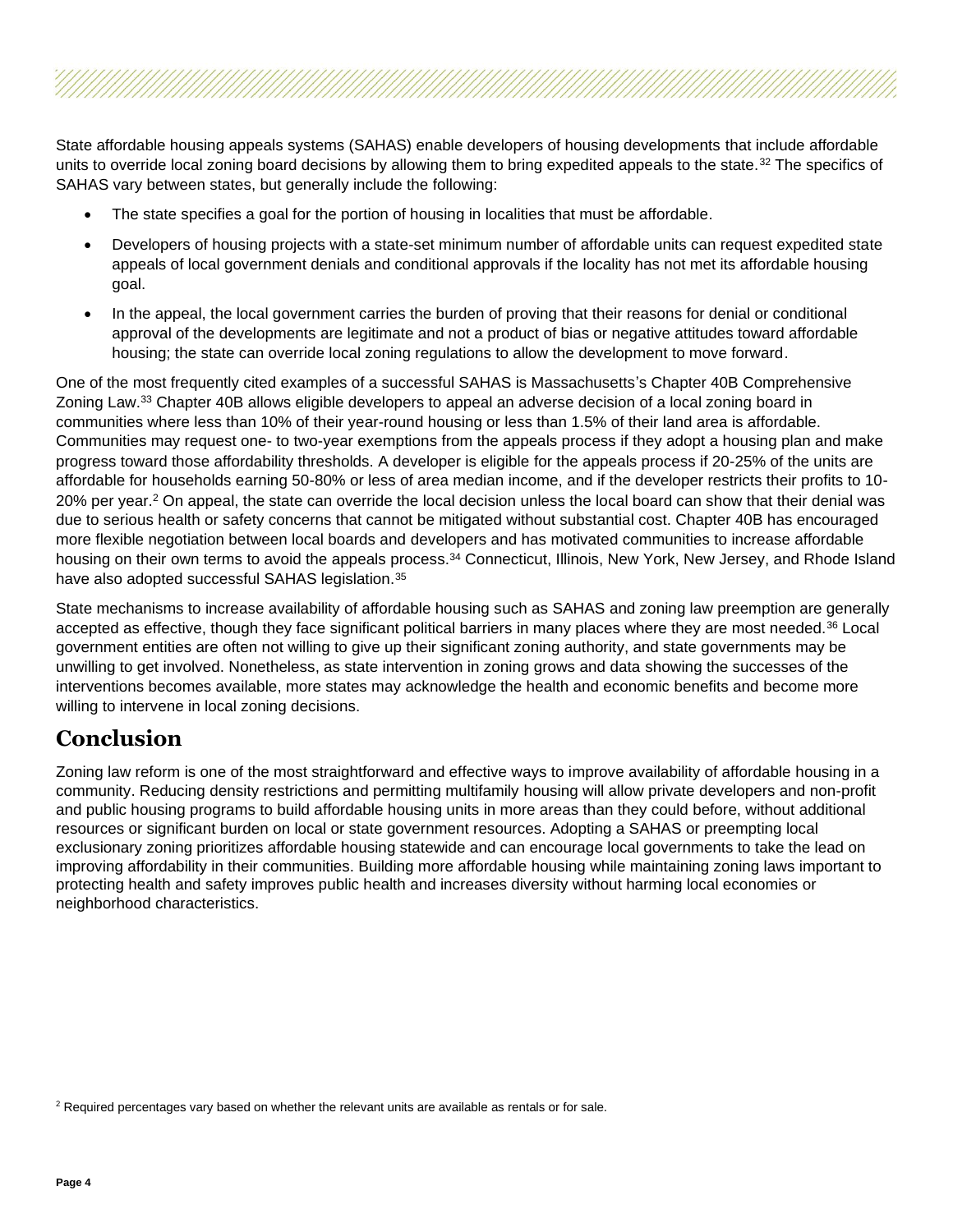

#### **SUPPORTERS**

**Support for the Network provided by the Robert Wood Johnson Foundation. The views expressed in this document do not necessarily reflect the views of the Foundation.**

**This document was developed by Brianne Schell, J.D., M.A., for the Network for Public Health Law – Eastern Region Office. The Network for Public Health Law provides information and technical assistance on issues related to public health. The legal information and assistance provided in this document does not constitute legal advice or legal representation. For legal advice, please consult specific legal counsel.**

**January 2022**

- <sup>1</sup> Andrew Aurand et al., *The Gap: A Shortage of Affordable Homes*, NAT'L LOW INCOME HOUSING COAL. (March 2020), [https://www.ncsha.org/resource/national-low-income-housing-coalition-report-the-gap-a-shortage-of-affordable-homes-march-2020/.](https://www.ncsha.org/resource/national-low-income-housing-coalition-report-the-gap-a-shortage-of-affordable-homes-march-2020/)
- <sup>2</sup> Scott Burris et al., *Legal Levers for Health Equity in Housing: Report 4 – Creative People and Places Building Health Equity in Housing*, TEMPLE UNIV. CTR. FOR PUB. HEALTH LAW RESEARCH (Dec. 2019), [https://phlr.org/sites/default/files/uploaded\\_images/HousingHealthEquityLaw-Report4-Dec2019-](https://phlr.org/sites/default/files/uploaded_images/HousingHealthEquityLaw-Report4-Dec2019-FINAL.pdf) [FINAL.pdf.](https://phlr.org/sites/default/files/uploaded_images/HousingHealthEquityLaw-Report4-Dec2019-FINAL.pdf)
- 3 Gabriel Metcalf, *Sand Castles Before the Tide? Affordable Housing in Expensive Cities*, 32 J. OF ECON. PERSPECTIVES 59-80 (2018), [https://pubs.aeaweb.org/doi/pdfplus/10.1257/jep.32.1.59.](https://pubs.aeaweb.org/doi/pdfplus/10.1257/jep.32.1.59)

4 *Id*.

<sup>5</sup> Burris et al., *supra* note 2.

6 *Id*.

<sup>7</sup> U.S. DEP'T OF HOUS. AND URBAN DEV., *History of Fair Housing* (last visited March 1, 2022), [https://www.hud.gov/program\\_offices/fair\\_housing\\_equal\\_opp/aboutfheo/history#:~:text=The%201968%20Act%20expanded%20on,Housing%20Act](https://www.hud.gov/program_offices/fair_housing_equal_opp/aboutfheo/history#:~:text=The%201968%20Act%20expanded%20on,Housing%20Act%20(of%201968)) [%20\(of%201968\);](https://www.hud.gov/program_offices/fair_housing_equal_opp/aboutfheo/history#:~:text=The%201968%20Act%20expanded%20on,Housing%20Act%20(of%201968)) Michael Lens, *Low-Density Zoning, Health, and Health Equity*, HEALTH AFFAIRS (Sept. 30, 2021), [https://www.healthaffairs.org/do/10.1377/hpb20210907.22134/full/.](https://www.healthaffairs.org/do/10.1377/hpb20210907.22134/full/)

8 *Id*.

<sup>9</sup> Burris et al., *supra* note 2 at 12.

<sup>10</sup> Burris et al., *supra* note 2.

- <sup>11</sup> Metcalf, *supra* note 3.
- <sup>12</sup> Scott Burris et al., *Legal Levers for Health Equity in Housing: Report 3 – Health Equity in Housing: Evidence and Evidence Gaps*, TEMPLE UNIV. CTR. FOR PUB. HEALTH LAW RESEARCH (Nov. 2019), [https://phlr.org/sites/default/files/uploaded\\_images/HousingHealthEquityLaw-Report3-Dec2019-](https://phlr.org/sites/default/files/uploaded_images/HousingHealthEquityLaw-Report3-Dec2019-FINAL.pdf) [FINAL.pdf.](https://phlr.org/sites/default/files/uploaded_images/HousingHealthEquityLaw-Report3-Dec2019-FINAL.pdf)

<sup>13</sup> *Id*.

<sup>14</sup> *Id*.; TAX POLICY CTR., *Briefing Book: Key Elements of the U.S. Tax System, What is the Low-Income Housing Tax Credit and how does it work?* (last visited March 1, 2022), [https://www.taxpolicycenter.org/briefing-book/what-low-income-housing-tax-credit-and-how-does-it](https://www.taxpolicycenter.org/briefing-book/what-low-income-housing-tax-credit-and-how-does-it-work#:~:text=The%20Low%2DIncome%20Housing%20Tax%20Credit%20(LIHTC)%20subsidizes%20the,%2D%20and%20moderate%2Dincome%20tenants.&text=Once%20the%20housing%20project%20is,over%20a%2010%2Dyear%20period)[work#:~:text=The%20Low%2DIncome%20Housing%20Tax%20Credit%20\(LIHTC\)%20subsidizes%20the,%2D%20and%20moderate%2Dincome%20](https://www.taxpolicycenter.org/briefing-book/what-low-income-housing-tax-credit-and-how-does-it-work#:~:text=The%20Low%2DIncome%20Housing%20Tax%20Credit%20(LIHTC)%20subsidizes%20the,%2D%20and%20moderate%2Dincome%20tenants.&text=Once%20the%20housing%20project%20is,over%20a%2010%2Dyear%20period) [tenants.&text=Once%20the%20housing%20project%20is,over%20a%2010%2Dyear%20period.](https://www.taxpolicycenter.org/briefing-book/what-low-income-housing-tax-credit-and-how-does-it-work#:~:text=The%20Low%2DIncome%20Housing%20Tax%20Credit%20(LIHTC)%20subsidizes%20the,%2D%20and%20moderate%2Dincome%20tenants.&text=Once%20the%20housing%20project%20is,over%20a%2010%2Dyear%20period) 

<sup>18</sup> *Id*.

<sup>15</sup> Burris et al., *supra* note 12.

<sup>16</sup> Burris et al., *supra* note 2.

<sup>17</sup> *Id*.